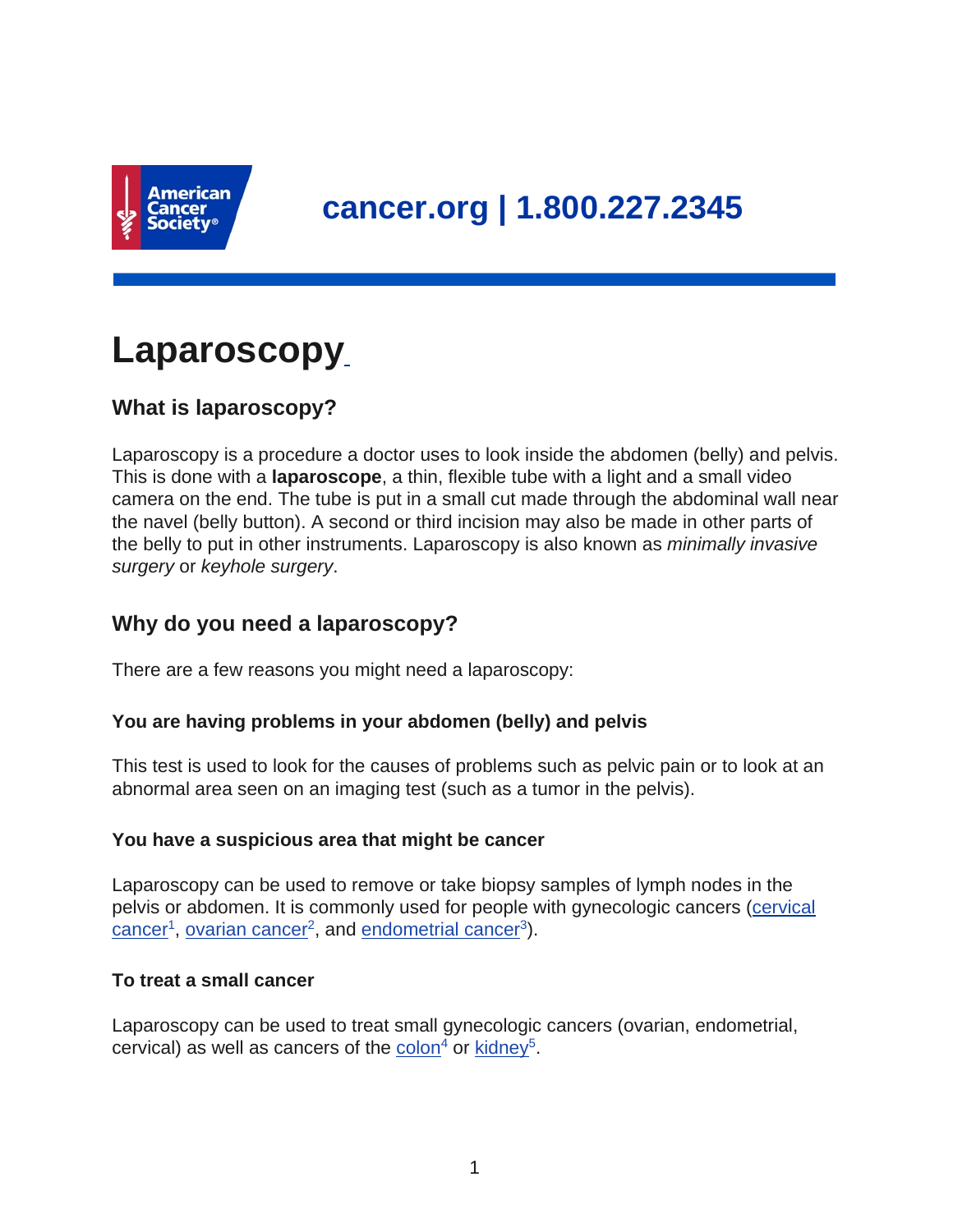## **What's it like to have a laparoscopy?**

This is a general outline of what typically happens before, during, and after a laparoscopy. But your experience might be a little different, depending on why you're having the test, where you're having the test done, and your overall health. **Be sure to talk to your health care provider before having this test so you understand what to expect and ask questions if you're not sure about something.**

#### **Before the test**

Be sure your health care provider knows about any medicines you are taking, including vitamins, herbs, and supplements, as well as if you have allergies to any medicines.

You might be asked to stop taking blood-thinning medicines (including aspirin) for several days before the test. You might also be asked not to eat or drink anything for at least several hours before the procedure. Your doctor or nurse will give you specific instructions. Be sure to follow them, and to ask questions if there's anything you don't understand.

## **Getting the test**

Laparoscopy may be an outpatient (you don't need to stay overnight in a hospital) or inpatient (you need to stay in the hospital overnight or a few days) procedure depending on what is being done.

For this test, you will be given drugs through an intravenous (IV) line to put you in a deep sleep (general anesthesia). A tube will be put into your throat and hooked up to a breathing machine while the procedure is being done. A small cut is made through the abdominal wall near the belly button where the laparoscope is inserted. A small amount of gas is introduced into the abdomen to expand it so the organs are easy to see. Other small cuts may be made in the lower part of the belly to put in different cutting tools to remove or biopsy abnormal areas which are then checked in the lab. The laparoscope, cutting tool, and most of the gas will then be removed and the small cuts will be closed. Once the procedure is complete, you will be gently woken up and taken off the breathing machine.

The procedure can take between 30-90 minutes, but possibly longer, depending on what's being done.

## **After the test**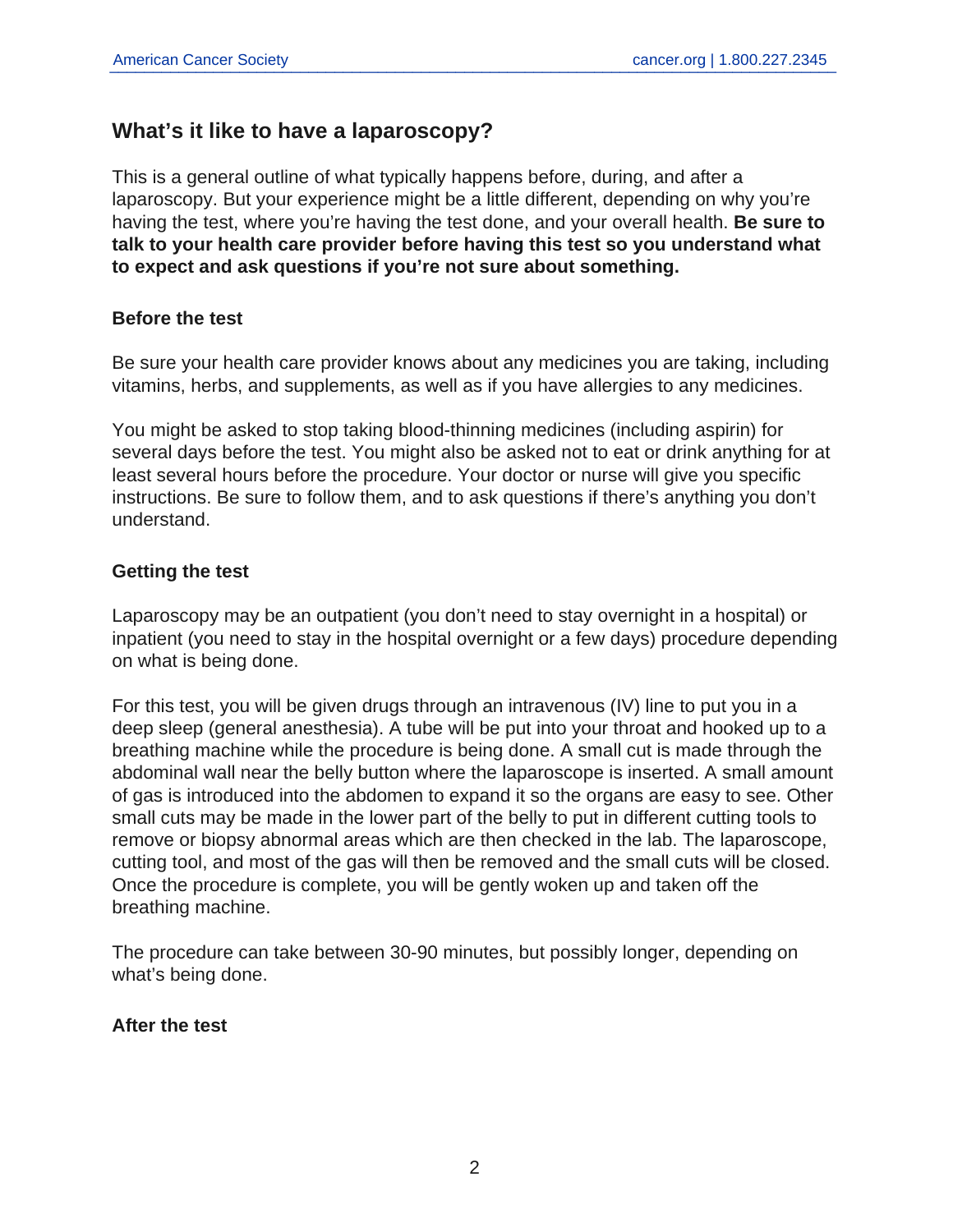After the procedure, you will be watched closely to make sure you don't have any problems. As the anesthesia wears off you may be groggy or confused for a few hours. Your mouth and throat will probably be numb for a few hours. You won't be allowed to eat or drink until the numbness wears off. Once the numbness is gone, you may have a sore throat, cough, or hoarseness for the next day or so. You may have pain or numbness in the sites where the cuts were made. You might also have abdominal or shoulder pain from the left-over gas that may take a few hours or days to get better.

If you had the procedure as an outpatient, you will most likely be able to go home after a few hours, but you will probably need a ride home because of the medicines or anesthesia you received. Many centers will not discharge people to go home in a cab or a ridesharing service, so you might need someone to help you get home. If transportation might be a problem, talk with your health care provider about the policy at your hospital or surgery center for using one of these services. There may be other resources available for getting home, depending on the situation.

Your doctor or nurse should give you specific instructions on what you can and can't do in the hours after the test.

If biopsies were done as part of the procedure, the results will typically be ready within a few days, although some tests on the biopsy samples might take longer. You will need to follow up with your doctor after the procedure to get your results.

# **Possible complications of laparoscopy**

Laparoscopy risks include:

- Bleeding
- Needing to have a laparotomy, where the abdomen is opened with a larger cut, because the procedure could not be done with the smaller cuts used by laparoscopy
- Injury to nearby organs (especially the bowel and bladder)
- Pneumonia (infection in the lung)
- Infection of the incisions (cuts)

Your doctor or nurse should give you specific instructions on when you might need to call the doctor's office (for problems such as chest pain, trouble breathing, coughing up blood, or a fever that doesn't go away). Be sure you understand when you should call.

# **Hyperlinks**